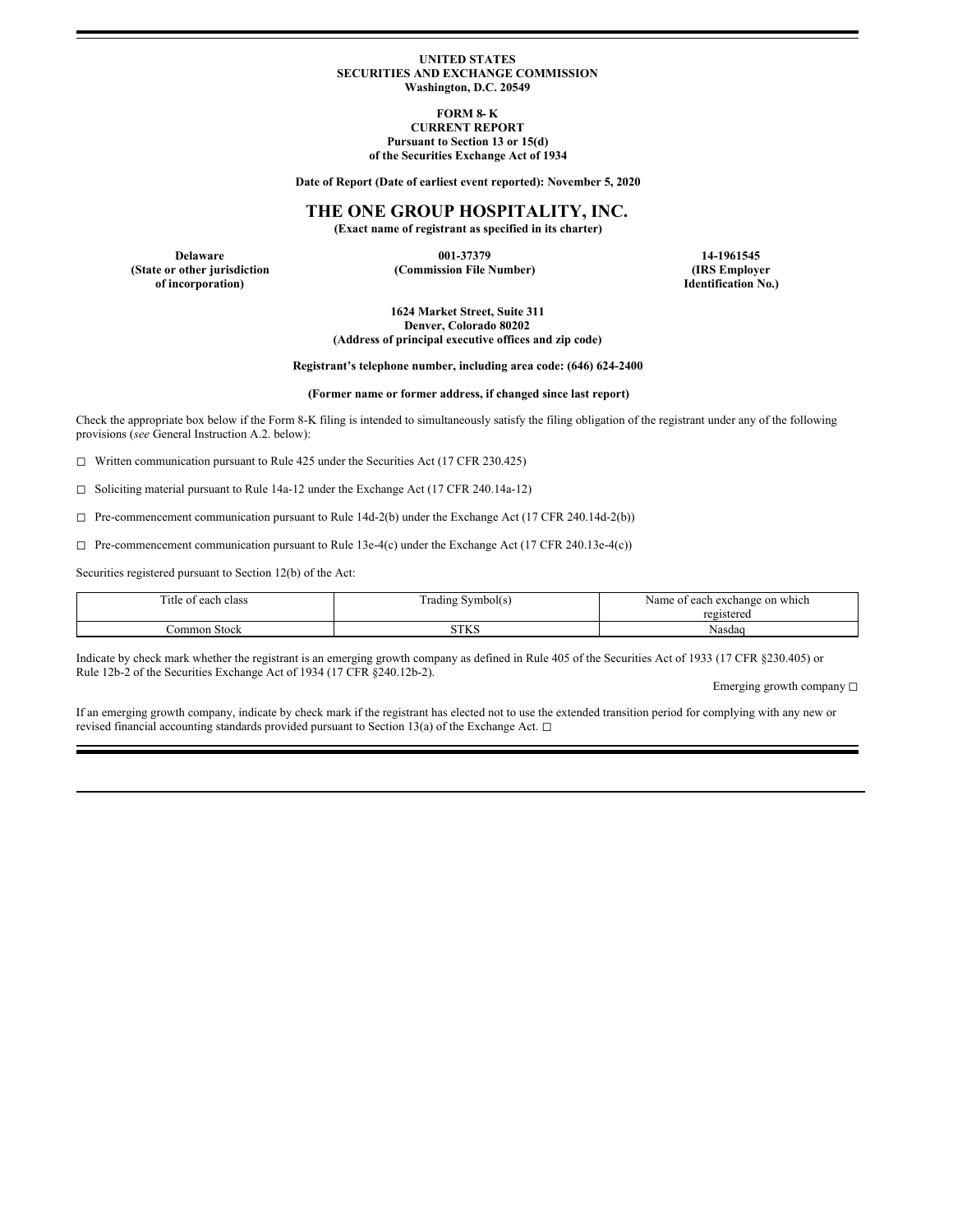# **Item 2.02 Results of Operations and Financial Conditions.**

On November 5, 2020, The ONE Group Hospitality, Inc. issued a press release announcing certain financial results for the third quarter ended September 30, 2020. The full text of the press release is furnished as Exhibit 99.1 to the Current Report on Form 8-K.

## **Item 9.01 Financial Statements and Exhibits.**

(d) *Exhibits.* The following exhibit is being filed herewith:

# [99.1](#page-8-0) Press Release dated [November](#page-8-0) 5, 2020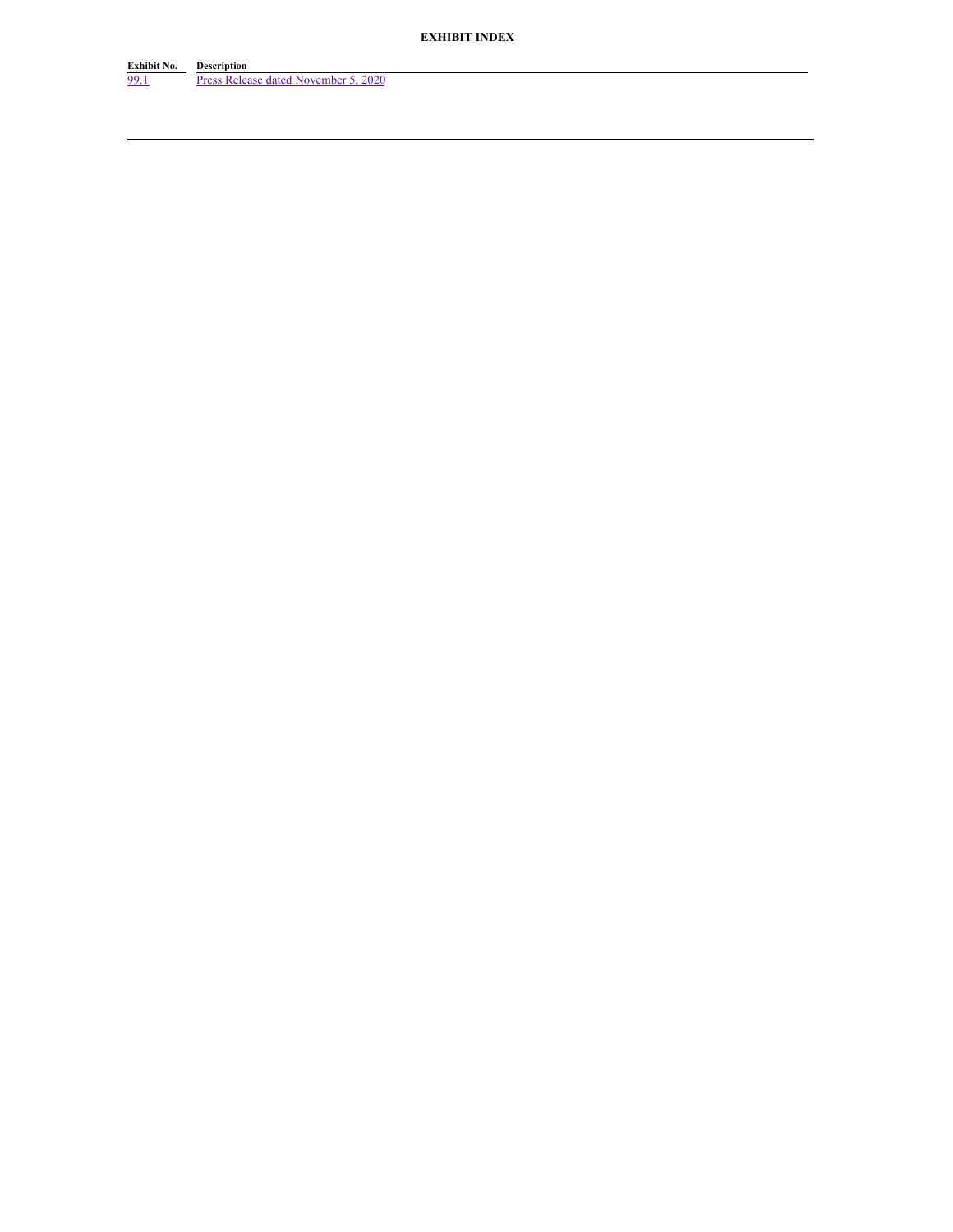## **SIGNATURES**

Pursuant to the requirements of the Securities Exchange Act of 1934, the registrant has duly caused this report to be signed on its behalf by the undersigned hereunto duly authorized.

# Dated: November 5, 2020 THE ONE GROUP HOSPITALITY, INC.

By: /s/ Tyler Loy

Name: Tyler Loy Title: Chief Financial Officer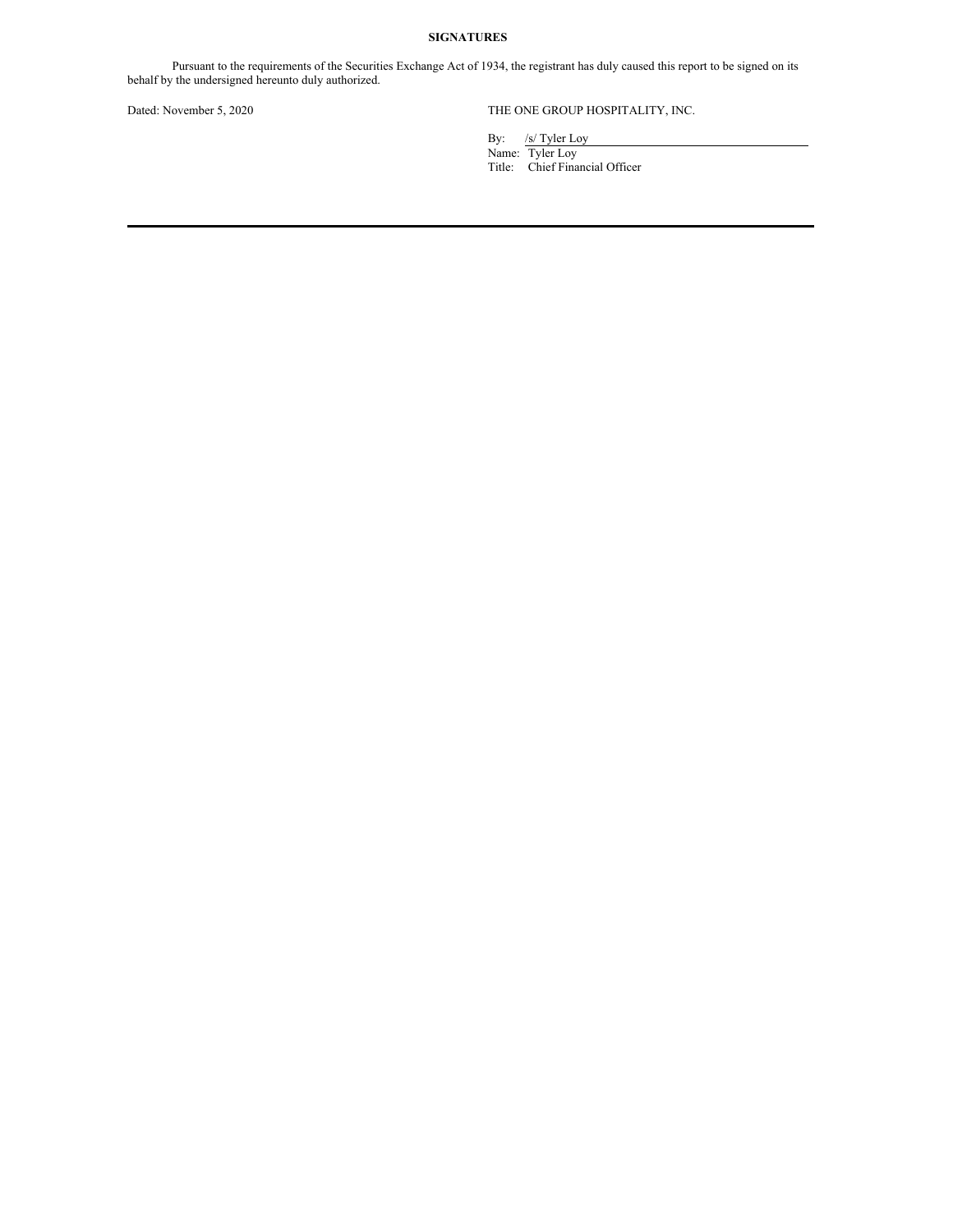

## **The ONE Group Reports Third Quarter 2020 Results**

Sequential Improvement in Comparable Sales Trends in the Second Quarter Continue Through the Third Quarter Company Reports Positive Operating Income for the Third Quarter and Positive Comparable Sales for October

**Denver, CO** – **(BUSINESS WIRE)** – November 5, 2020 - The ONE Group Hospitality, Inc. ("The ONE Group" or the "Company") (Nasdaq: STKS) today reported its financial results for the third quarter ended September 30, 2020 and provided an update related to COVID-19.

#### Highlights for the third quarter ended September 30, 2020 compared to the same period last year are as follows:

- **Total GAAP revenues** increased 79.0% to \$39.6 million from \$22.1 million;
- **Consolidated comparable sales\*** decreased 15.6% but improved sequentially through the quarter o Comparable sales decreased 24.8% for July, 17.2% for August, and 4.3% for September;
- **Comparable sales\* for STK**decreased 24.2% but improved sequentially through the quarter
- $\circ$  Comparable sales decreased 34.9% for July, 28.2% for August, and 10.4% for September;
- **Comparable sales\* for Kona Grill** decreased 7.3% but improved sequentially through the quarter o Comparable sales decreased 16.2% for July and 6.7% for August, and increased 2.3% for September;
- **GAAP net loss attributable to The ONE Group** was \$0.9 million, or \$0.03 net loss per share, compared to GAAP net income of \$0.5 million, or \$0.02 net income per share. GAAP net loss attributable to The ONE Group during the third quarter 2020 included \$1.7 million of incremental costs related to COVID-19; and,
- **Adjusted EBITDA\*\*** increased 76.9% to \$4.7 million compared to \$2.6 million in the prior year.

For October 2020, consolidated comparable sales\* increased 4.2%. For Kona Grill comparable sales\* increased 8.6% and for STK comparable sales\* increased 0.3%.

\*Comparable sales represent total U.S. food and beverage sales at owned and managed units opened for at least a full 18-month period. This measure includes total revenue from our owned and managed locations. Revenues from locations where we do not directly control the event sales force (The W *Hotel Westwood, CA) are excluded from this measure.*

\*\* Adjusted EBITDA. We define Adjusted EBITDA as net income before interest expense, provision for income taxes, depreciation and amortization, noncash impairment loss, non-cash rent expense, pre-opening expenses, non-recurring gains and losses, stock-based compensation and certain transactional costs. Adjusted EBITDA has been presented in this press release and is a supplemental measure of financial performance that is not required by, or presented in accordance with, GAAP. Refer to the reconciliation of Adjusted EBITDA to Net Income in this release.

"We are very encouraged by the continued sequential improvement in our comparable sales, and particularly by positive consolidated comparable sales in October. This marks six consecutive months of building performance as we welcome guests back to our STK and Kona Grill restaurants for unique inperson and outdoor dining experiences. Kona Grill, aided by its suburban footprint and coupled with the execution of our brand strategies, continues to rebound extremely well, as demonstrated by its positive comparable sales performance in both September and October. Although STK continues to experience major capacity limitations in key markets like New York and Las Vegas, our comparable STK units delivered positive comparable sales in October and an impressive average weekly volume greater than \$215,000 per restaurant," said Emanuel "Manny" Hilario, President and CEO of The ONE Group.

"Importantly, the normalization in our sales performance has been complemented by actively managing operating costs and implementing cost-saving measures that have resulted in higher restaurant-level margins and lower G&A as a percentage of revenues as well as positive operating income during the third quarter. Our immense progress these past few months in restoring our business has been made possible through the dedication of our teammates, who are making incredible efforts strengthening operations, focusing on health and safety protocols, and bringing VIBE dining to life with our guests," concluded Hilario.

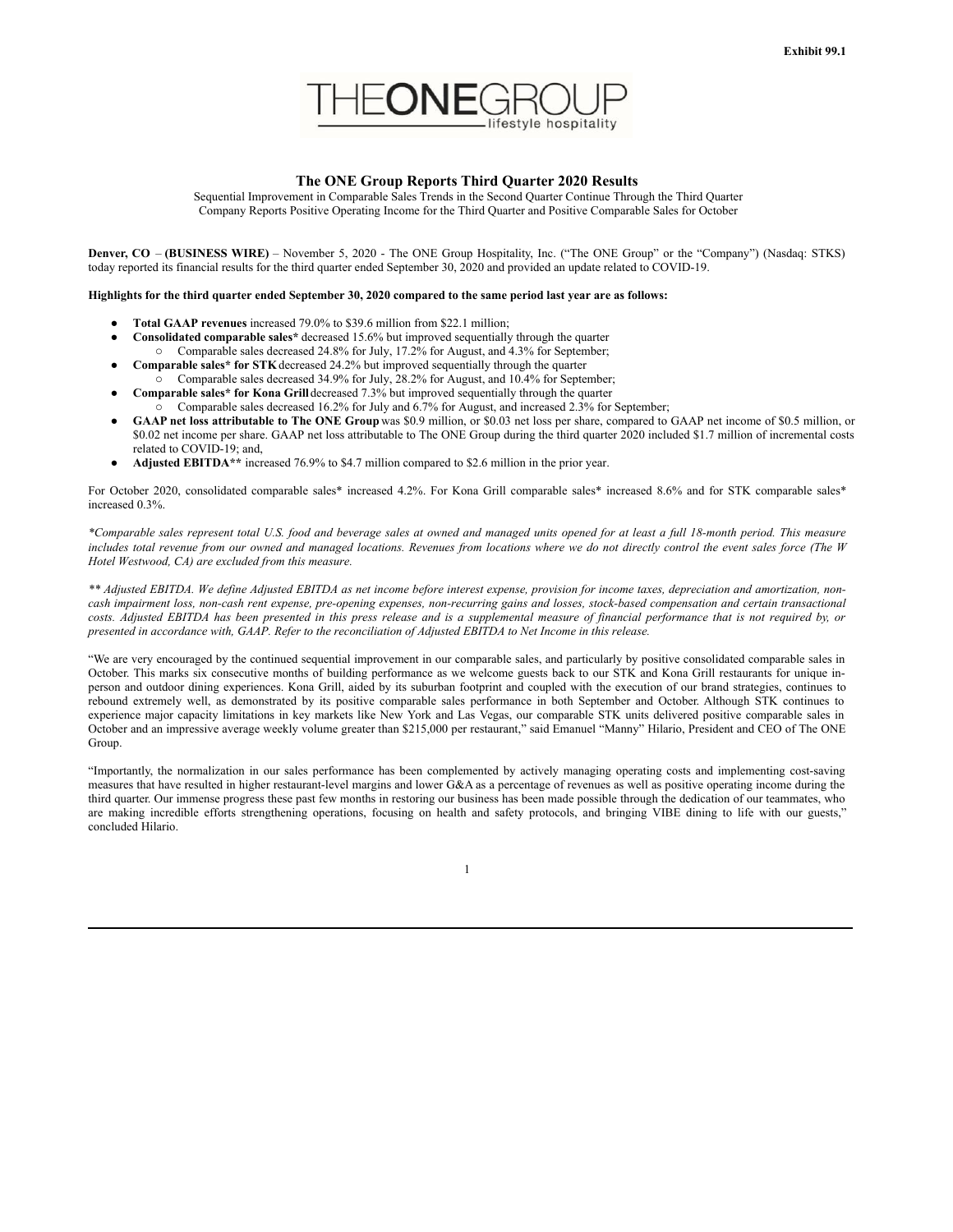## **Third Quarter 2020 Financial Results**

Total GAAP revenues increased 79.0% to \$39.6 million in the third quarter of 2020 from \$22.1 million in the third quarter of 2019. The increase was primarily driven by the addition of the Kona Grill restaurants, which the Company acquired on October 4, 2019, partly offset by the effects of the COVID-19 pandemic, including occupancy limitations in locations resuming in person dining due to state and local mandates.

Total owned restaurant net revenues increased 97.1% to \$37.8 million in the third quarter of 2020 from \$19.2 million in the third quarter of 2019. The increase in revenue is primarily attributable to the addition of the Kona Grill restaurants, which had revenues of \$22.8 million in the third quarter of 2020, partially offset by limited in-person seating due to state and local mandates. Comparable restaurant sales decreased 15.6% in the third quarter of 2020.

Management, license and incentive fee revenues were \$1.7 million in the third quarter of 2020 compared to \$2.9 million in the third quarter of 2019. Management and license fee revenue decreased primarily as a result of temporary closures for managed locations due to COVID-19.

Restaurant Operating Profit\*\*\* was \$6.3 million, or 16.6% of company-owned restaurant net revenues, in the third quarter of 2020 compared to \$2.0 million, or 10.2% of company-owned restaurant net revenues, in the third quarter of 2019. The 640 basis point improvement was primarily driven by the strong management of operating costs coupled with menu development and optimizations as restaurants re-opened.

GAAP net loss attributable to The ONE Group Hospitality, Inc. in the third quarter of 2020 was \$0.9 million, or \$0.03 net loss per share, compared to GAAP net income of \$0.5 million, or \$0.02 per share, in the third quarter of 2019. Third quarter 2020 net loss includes \$1.7 million of incremental costs related to COVID-19.

Adjusted EBITDA\*\* increased to \$4.7 million in the third quarter of 2020 from \$2.6 million in the third quarter of 2019.

\*\*\*Restaurant Operating Profit. We define Restaurant Operating Profit as owned restaurant net revenue minus owned restaurant cost of sales and owned restaurant operating expenses. Restaurant Operating Profit has been presented in this press release and is a supplemental measure of financial performance that is not required by, or presented in accordance with, GAAP. Refer to the reconciliation of Restaurant Operating Profit to Operating *income (loss) in this release.*

### **COVID-19 Update**

Starting in May 2020, state and local governments began easing restrictions on stay-at-home orders. The Company has taken significant steps to adapt its business to increase sales while providing a safe environment for guests and employees, which resulted in a significant increase in revenues in the third quarter of 2020 compared to the second quarter of 2020. As the Company navigates through the pandemic, it has also implemented measures to reduce its costs including the deferral of capital projects and negotiations with suppliers and landlords regarding deferral or abatement of payments.

As of September 30, 2020, the Company had \$26.6 million in cash and cash equivalents, \$47.5 million in term loan debt, and \$10.7 million available on its revolving credit facility, subject to restrictions.

## **Restaurant Re-Openings and Return to In-Person Dining**

As of November 5, 2020, the Company has resumed in-person dining at 34 of 36 domestic restaurants and will resume in-person dining at its El Paso Kona Grill restaurant, which is currently open for takeout and delivery only, and re-open its San Juan STK restaurant as soon as conditions permit. The Company has also resumed in-person dining at three international STK restaurants and takeout and delivery only at one international STK location. The Company anticipates reopening three additional international STK locations in December and one international STK location, Ibiza, is seasonally closed. The Company has recalled approximately 3,000 furloughed employees since April 2020.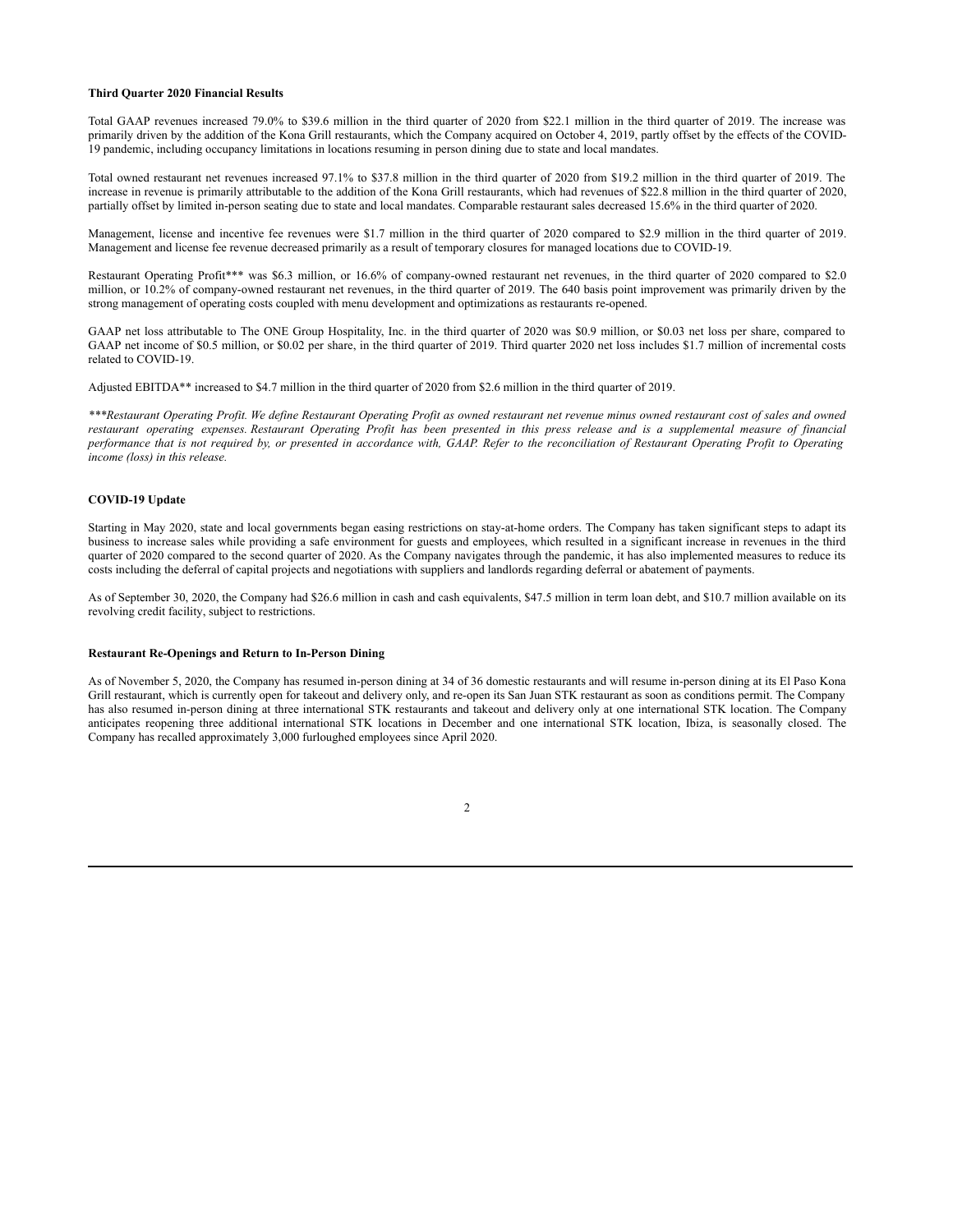#### **One Hospitality - F&B Venues**

The Company continues to resume F&B operations with its partners where appropriate. As of November 5, 2020, the Company has resumed F&B operations for the following venues:

*Domestic* – The Hideout and W Hotel F&B *Italy* – Radio Rooftop (Milan), ME Hotel F&B (Milan), and Angel Rooftop (Florence)

The Company's F&B operations in the United Kingdom are expected to resume operations in December 2020.

## **2020 Guidance Suspended**

Given the ongoing uncertainty surrounding the effects of the pandemic, the Company cannot reasonably predict when its restaurants will be able to return to normal dining room operations. This is subject to events beyond its control, including the effectiveness of governmental efforts to halt the spread of COVID-19.

The Company expects that its results of operations could be materially and negatively affected by COVID-19 for the remainder of 2020 and suspended annual guidance effective March 17, 2020.

## **Conference Call and Webcast**

Emanuel "Manny" Hilario, President and Chief Executive Officer, and Tyler Loy, Chief Financial Officer, will host a conference call and webcast today at 4:30PM Eastern Time.

The conference call can be accessed live over the phone by dialing 415-226-5361. A replay will be available after the call and can be accessed by dialing 1- 412-317-6671; the passcode is 21971705. The replay will be available until November 19, 2020.

The webcast can be accessed from the Investor Relations tab of The ONE Group's website at www.togrp.com under "News / Events".

## **About The ONE Group**

The ONE Group Hospitality, Inc. (Nasdaq: STKS) is a global hospitality company that develops and operates upscale and polished casual, high-energy restaurants and lounges and provides hospitality management services for hotels, casinos and other high-end venues both nationally and internationally. The ONE Group's focus is to be the global leader in Vibe Dining, and its primary restaurant brands are:

- STK, a modern twist on the American steakhouse concept with 20 restaurants in major metropolitan cities in the U.S., Europe and the Middle East; and,
- Kona Grill, a polished casual, bar-centric grill brand with 24 U.S. locations, features American favorites, award-winning sushi, and specialty cocktails in an upscale casual atmosphere.

ONE Hospitality, The ONE Group's food and beverage hospitality services business, develops, manages and operates premier restaurants and turnkey food and beverage services within high-end hotels and casinos. Additional information about The ONE Group can be found at www.togrp.com.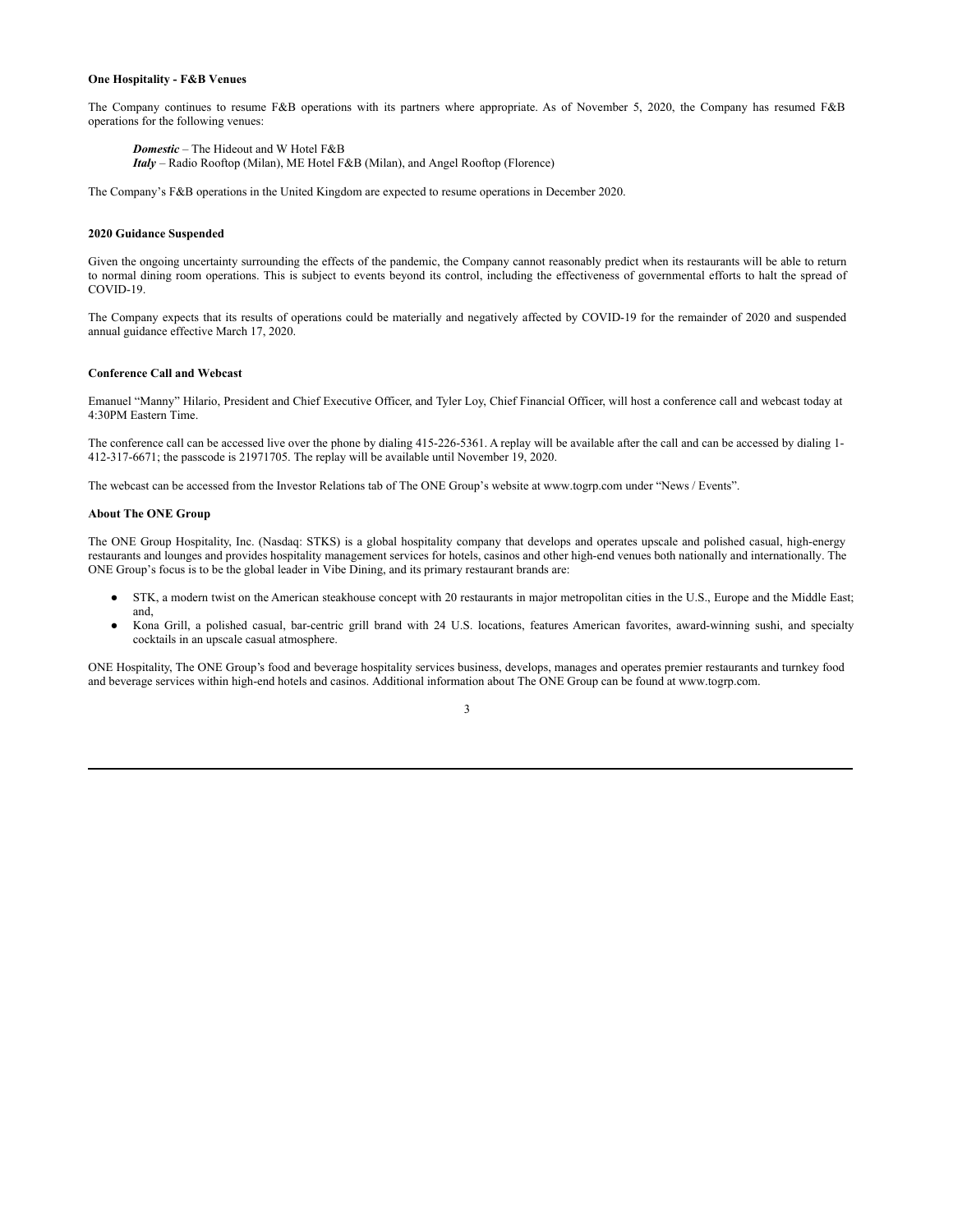#### **Cautionary Statement on Forward-Looking Statements**

This press release includes "forward-looking statements" within the meaning of the "safe harbor" provisions of the United States Private Securities Litigation Reform Act of 1995. Forward-looking statements may be identified by the use of words such as "anticipate," "believe," "expect," "estimate," "plan," "outlook," and "project" and other similar expressions that predict or indicate future events or trends or that are not statements of historical matters. A number of factors could cause actual results or outcomes to differ materially from those indicated by such forward-looking statements, including but not limited to: (1) the effects of the COVID-19 pandemic on our business, including government restrictions on our ability to operate our restaurants and changes in customer behavior, and our ability to re-hire employees; (2) our ability to open new restaurants and food and beverage locations in current and additional markets, grow and manage growth profitably, maintain relationships with suppliers and obtain adequate supply of products and retain our key employees; (3) factors beyond our control that affect the number and timing of new restaurant openings, including weather conditions and factors under the control of landlords, contractors and regulatory and/or licensing authorities; (4) our ability to successfully improve performance and cost, realize the benefits of our marketing efforts and achieve improved results as we focus on developing new management and license deals; (5) changes in applicable laws or regulations; (6) the possibility that The ONE Group may be adversely affected by other economic, business, and/or competitive factors; (7) our ability to efficiently integrate Kona Grill restaurants, and our ability to improve performance and cost at the restaurants and to realize synergies; and (8) other risks and uncertainties indicated from time to time in our filings with the SEC, including our Annual Report on Form 10-K filed for the year ended *December 31, 2019 and subsequent Quarterly Reports on Form 10-Q.*

Investors are referred to the most recent reports filed with the Securities and Exchange Commission by The ONE Group Hospitality, Inc. Investors are cautioned not to place undue reliance upon any forward-looking statements, which speak only as of the date made, and we undertake no obligation to update or revise the forward-looking statements, whether as a result of new information, future events or otherwise.

4

#### **Contact:**

Investors: ICR Michelle Michalski or Raphael Gross (646) 277-1224 Michelle.Michalski@icrinc.com

Media: ICR Kate Ottavio Kent (203) 682-8276 Kate.OttavioKent@icrinc.com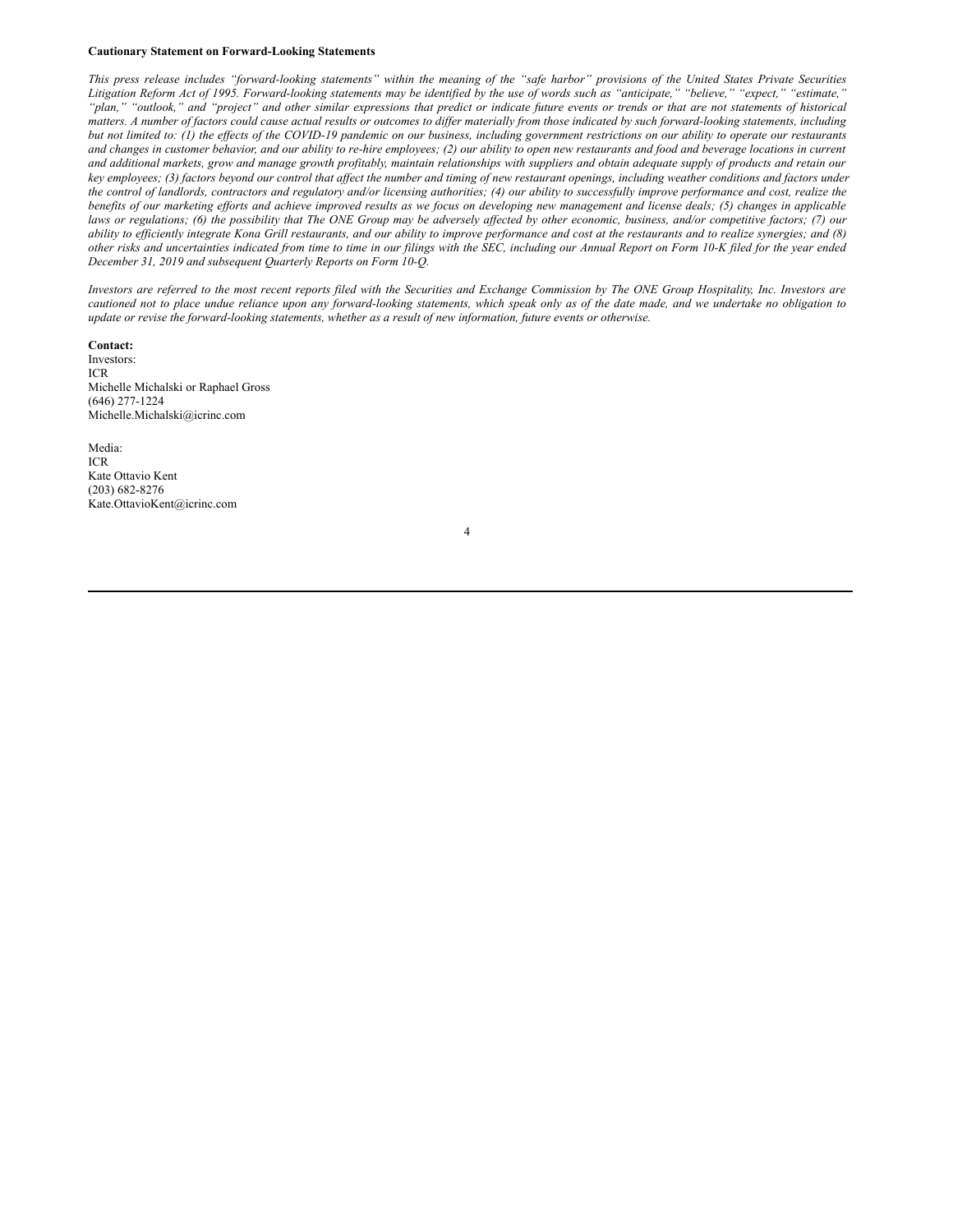### <span id="page-8-0"></span>**THE ONE GROUP HOSPITALITY, INC. CONSOLIDATED STATEMENTS OF OPERATIONS AND COMPREHENSIVE (LOSS) INCOME (Unaudited, in thousands, except earnings per share and related share information)**

|                                                                                                                                           | For the three months ended September 30, |              |              | For the nine months ended September 30, |              |            |               |            |  |
|-------------------------------------------------------------------------------------------------------------------------------------------|------------------------------------------|--------------|--------------|-----------------------------------------|--------------|------------|---------------|------------|--|
|                                                                                                                                           |                                          | 2020         |              | 2019                                    |              | 2020       | 2019          |            |  |
| Revenues:                                                                                                                                 |                                          |              |              |                                         |              |            |               |            |  |
| Owned restaurant net revenue                                                                                                              | S                                        | 37,822       | \$           | 19,185                                  | S            | 92,908     | \$            | 60,221     |  |
| Management, license and incentive fee revenue                                                                                             |                                          | 1,745        |              | 2,921                                   |              | 4,042      |               | 8,260      |  |
| Total revenues                                                                                                                            |                                          | 39,567       |              | 22,106                                  |              | 96,950     |               | 68,481     |  |
| Cost and expenses:                                                                                                                        |                                          |              |              |                                         |              |            |               |            |  |
| Owned operating expenses:                                                                                                                 |                                          |              |              |                                         |              |            |               |            |  |
| Owned restaurant cost of sales                                                                                                            |                                          | 9.091        |              | 4,921                                   |              | 23,378     |               | 15,466     |  |
| Owned restaurant operating expenses                                                                                                       |                                          | 22,454       |              | 12,305                                  |              | 60,991     |               | 38,652     |  |
| Total owned operating expenses                                                                                                            |                                          | 31,545       |              | 17,226                                  |              | 84.369     |               | 54,118     |  |
| General and administrative (including stock-based compensation of<br>\$496, \$338, \$1,316, and \$975 for the three and nine months ended |                                          |              |              |                                         |              |            |               |            |  |
| September 30, 2020 and 2019 respectively)                                                                                                 |                                          | 3,400        |              | 2,352                                   |              | 9,235      |               | 7,706      |  |
| Depreciation and amortization                                                                                                             |                                          | 2,655        |              | 1,103                                   |              | 7,605      |               | 3,049      |  |
| Transaction and integration costs                                                                                                         |                                          |              |              | 358                                     |              | 1,109      |               | 510        |  |
| COVID-19 related expenses                                                                                                                 |                                          | 1,716        |              |                                         |              | 3,759      |               |            |  |
| Lease termination expenses                                                                                                                |                                          | 185          |              | 252                                     |              | 453        |               | 393        |  |
| Pre-opening expenses                                                                                                                      |                                          | 45           |              | ÷,                                      |              | 45         |               | 545        |  |
| Other income, net                                                                                                                         |                                          | $\mathbf{1}$ |              | 40                                      |              | (11)       |               | (226)      |  |
| Total costs and expenses                                                                                                                  |                                          | 39,547       |              | 21,331                                  |              | 106,564    |               | 66,095     |  |
| Operating income (loss)                                                                                                                   |                                          | 20           |              | 775                                     |              | (9,614)    |               | 2,386      |  |
| Other expenses, net:                                                                                                                      |                                          |              |              |                                         |              |            |               |            |  |
| Interest expense, net of interest income                                                                                                  |                                          | 1,280        |              | 230                                     |              | 3,650      |               | 717        |  |
| Loss on early debt extinguishment                                                                                                         |                                          |              |              |                                         |              |            |               | 437        |  |
| Total other expenses, net                                                                                                                 |                                          | 1,280        |              | 230                                     |              | 3,650      |               | 1,154      |  |
| (Loss) income before (benefit) provision for income taxes                                                                                 |                                          | (1,260)      |              | 545                                     |              | (13, 264)  |               | 1,232      |  |
| (Benefit) provision for income taxes                                                                                                      |                                          | (350)        |              | 76                                      |              | (4,231)    |               | 157        |  |
| Net (loss) income                                                                                                                         |                                          | (910)        |              | 469                                     |              | (9,033)    |               | 1,075      |  |
| Less: net (loss) income attributable to noncontrolling interest                                                                           |                                          | (35)         |              | 9                                       |              | (687)      |               | 83         |  |
| Net (loss) income attributable to The ONE Group Hospitality, Inc.                                                                         | $\mathbf S$                              | (875)        | $\mathbb{S}$ | 460                                     | \$           | (8, 346)   | \$            | 992        |  |
| Currency translation gain (loss)                                                                                                          |                                          | 19           |              | (40)                                    |              | (23)       |               | (329)      |  |
| Comprehensive (loss) income attributable to The ONE Group<br>Hospitality, Inc.                                                            | \$                                       | (856)        | \$           | 420                                     | \$           | (8,369)    | \$            | 663        |  |
| Net (loss) income attributable to The ONE Group Hospitality, Inc. per<br>share:                                                           |                                          |              |              |                                         |              |            |               |            |  |
| Basic net (loss) earnings per share                                                                                                       | \$                                       | (0.03)       | \$           | 0.02                                    | \$           | (0.29)     | S             | 0.03       |  |
| Diluted net (loss) earnings per share                                                                                                     | $\mathbf S$                              | (0.03)       | $\mathbb{S}$ | 0.02                                    | $\mathbb{S}$ | (0.29)     | $\mathcal{S}$ | 0.03       |  |
| Shares used in computing basic (loss) earnings per share                                                                                  |                                          | 29,010,348   |              | 28,537,477                              |              | 28,857,990 |               | 28,429,074 |  |
| Shares used in computing diluted (loss) earnings per share                                                                                |                                          | 29,010,348   |              | 29,901,144                              |              | 28,857,990 |               | 29,642,926 |  |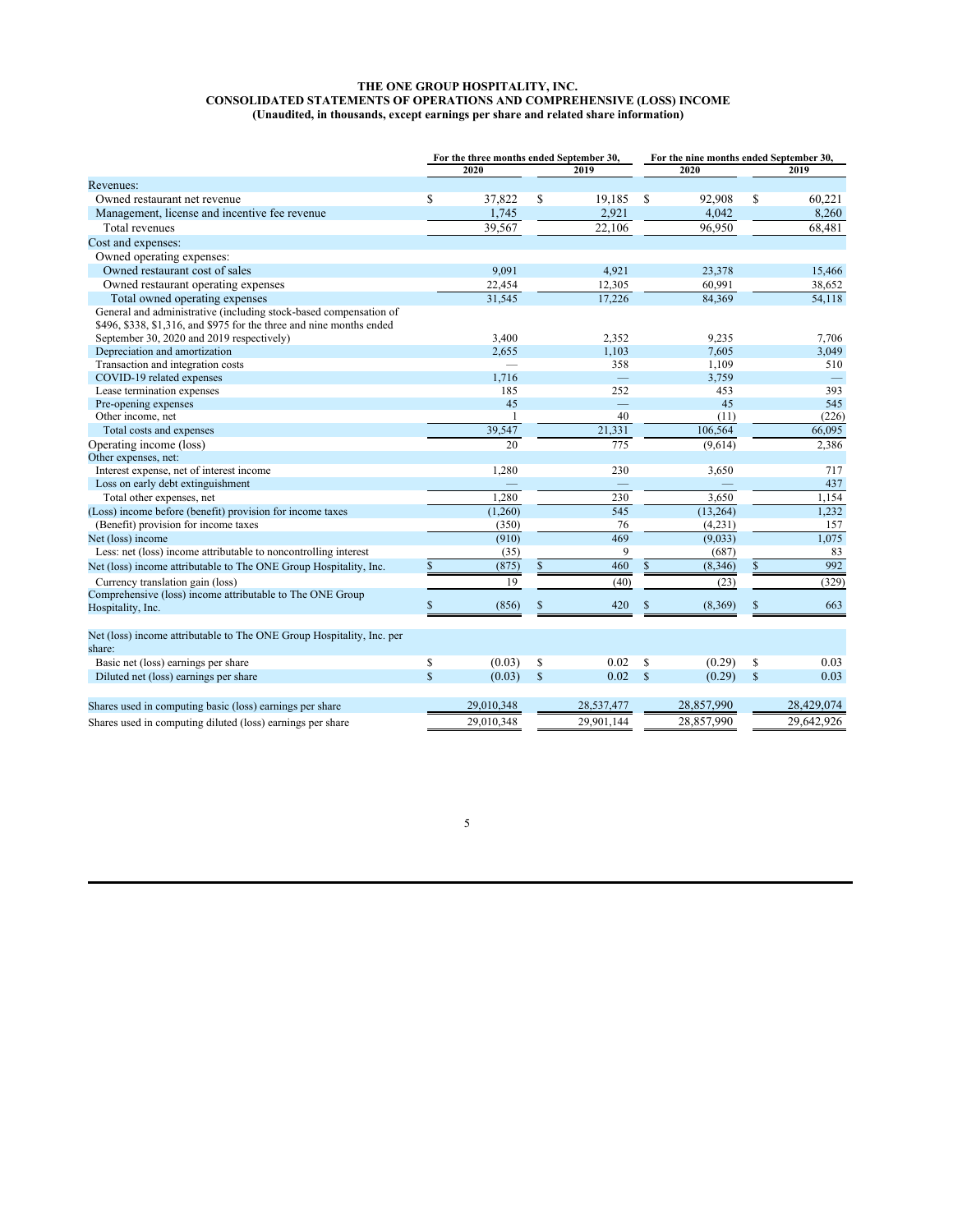The following table sets forth certain statements of operations data as a percentage of total revenues for the periods indicated. Certain percentage amounts may not sum to total due to rounding.

|                                                                   | For the three months ended September 30, |           | For the nine months ended September 30, |           |  |  |
|-------------------------------------------------------------------|------------------------------------------|-----------|-----------------------------------------|-----------|--|--|
|                                                                   | 2020                                     | 2019      | 2020                                    | 2019      |  |  |
| Revenues:                                                         |                                          |           |                                         |           |  |  |
| Owned restaurant net revenue                                      | 95.6%                                    | 86.8%     | 95.8%                                   | 87.9%     |  |  |
| Management, license and incentive fee revenue                     | 4.4 %                                    | 13.2 %    | $4.2\%$                                 | 12.1%     |  |  |
| Total revenues                                                    | 100.0%                                   | 100.0%    | 100.0%                                  | 100.0%    |  |  |
| Cost and expenses:                                                |                                          |           |                                         |           |  |  |
| Owned operating expenses:                                         |                                          |           |                                         |           |  |  |
| Owned restaurant cost of sales (1)                                | 24.0%                                    | 25.7%     | $25.2\%$                                | 25.7%     |  |  |
| Owned restaurant operating expenses (1)                           | 59.4 %                                   | 64.1 %    | 65.6%                                   | 64.2 %    |  |  |
| Total owned operating expenses (1)                                | 83.4 %                                   | 89.8%     | 90.8%                                   | 89.9%     |  |  |
| General and administrative (including stock-based compensation    |                                          |           |                                         |           |  |  |
| of 1.3%, 1.5%, 1.4%, and 1.4% for the three and nine months       |                                          |           |                                         |           |  |  |
| ended September 30, 2020 and 2019 respectively)                   | $8.6\%$                                  | $10.6\%$  | $9.5\%$                                 | $11.3\%$  |  |  |
| Depreciation and amortization                                     | $6.7\%$                                  | $5.0\%$   | 7.8%                                    | 4.5 $%$   |  |  |
| Transaction and integration costs                                 | $-$ %                                    | $1.6\%$   | $1.1\%$                                 | $0.7\%$   |  |  |
| COVID-19 related expenses                                         | 4.3 $%$                                  | $-$ %     | $3.9\%$                                 | $-$ %     |  |  |
| Lease termination expenses                                        | $0.5\%$                                  | $1.1\%$   | $0.5\%$                                 | $0.6\%$   |  |  |
| Pre-opening expenses                                              | $0.1\%$                                  | $-$ %     | $-$ %                                   | $0.8\%$   |  |  |
| Other income, net                                                 | $-$ %                                    | $0.2\%$   | $-$ %                                   | $(0.3)\%$ |  |  |
| Total costs and expenses                                          | 99.9%                                    | 96.5%     | $109.9\,\sqrt{6}$                       | 96.5%     |  |  |
| Operating income (loss)                                           | $0.1\%$                                  | $3.5\%$   | $(9.9)\%$                               | $3.5\%$   |  |  |
| Other expenses, net:                                              |                                          |           |                                         |           |  |  |
| Interest expense, net of interest income                          | $3.2\%$                                  | $1.0\%$   | $3.8\%$                                 | $1.0\%$   |  |  |
| Loss on early debt extinguishment                                 | $-$ %                                    | $-$ %     | $-$ %                                   | $0.6\%$   |  |  |
| Total other expenses, net                                         | 3.2%                                     | $1.0\,\%$ | 3.8%                                    | $1.7\%$   |  |  |
| (Loss) income before (benefit) provision for income taxes         | $(3.2)\%$                                | $2.5\%$   | $(13.7)\%$                              | $1.8\%$   |  |  |
| (Benefit) provision for income taxes                              | (0.9)%                                   | $0.3\%$   | $(4.4)\%$                               | $0.2\%$   |  |  |
| Net (loss) income                                                 | $(2.3)\%$                                | $2.1\%$   | $(9.3)\%$                               | $1.6\%$   |  |  |
| Less: net (loss) income attributable to noncontrolling interest   | $(0.1)\%$                                | $-$ %     | (0.7)%                                  | $0.1\%$   |  |  |
| Net (loss) income attributable to The ONE Group Hospitality, Inc. | (2.2)%                                   | $2.1\%$   | $(8.6)\%$                               | $1.4\%$   |  |  |

(1) These expenses are being shown as a percentage of owned restaurant net revenue.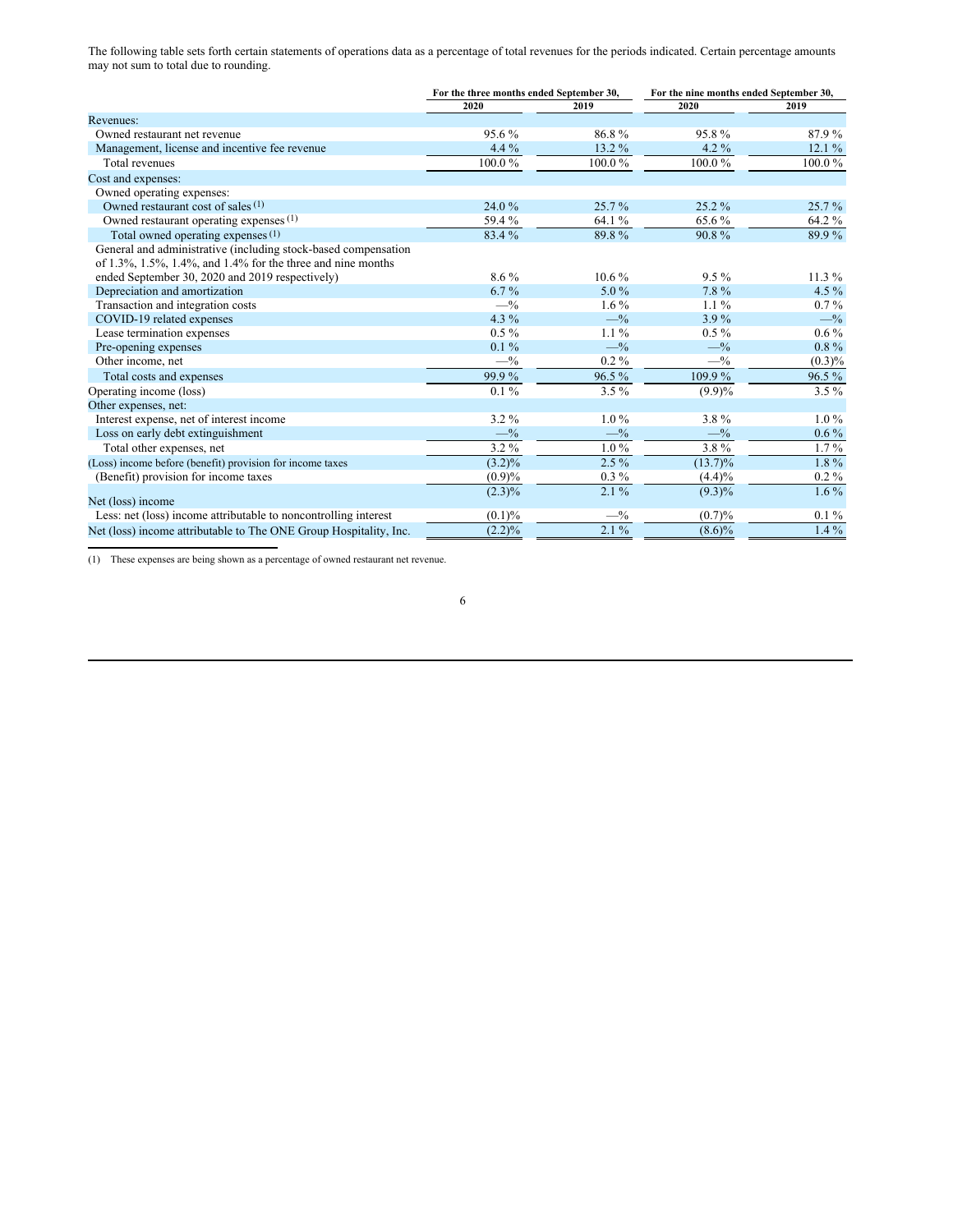### **THE ONE GROUP HOSPITALITY, INC. CONSOLIDATED BALANCE SHEETS (in thousands, except share information)**

|                                                                                                                           |              | September 30,<br>2020 |              | December 31,<br>2019 |  |
|---------------------------------------------------------------------------------------------------------------------------|--------------|-----------------------|--------------|----------------------|--|
| <b>ASSETS</b>                                                                                                             |              | (Unaudited)           |              |                      |  |
| Current assets:                                                                                                           |              |                       |              |                      |  |
| Cash and cash equivalents                                                                                                 | $\mathbb{S}$ | 26,565                | $\mathbb{S}$ | 12,344               |  |
| Accounts receivable                                                                                                       |              | 5,487                 |              | 10,351               |  |
| Inventory                                                                                                                 |              | 2,256                 |              | 3,058                |  |
| Other current assets                                                                                                      |              | 1,346                 |              | 1,047                |  |
| Due from related parties                                                                                                  |              | 376                   |              | 341                  |  |
| Total current assets                                                                                                      |              | 36,030                |              | 27,141               |  |
| Property and equipment, net                                                                                               |              | 66,641                |              | 70,483               |  |
| Operating lease right-of-use assets                                                                                       |              | 82,156                |              | 81,097               |  |
| Deferred tax assets, net                                                                                                  |              | 12,023                |              | 7,751                |  |
| Intangibles, net                                                                                                          |              | 16,530                |              | 17,183               |  |
| Other assets                                                                                                              |              | 2,607                 |              | 1,622                |  |
| Security deposits                                                                                                         |              | 992                   |              | 1,308                |  |
| Total assets                                                                                                              | \$           | 216,979               | \$           | 206,585              |  |
| <b>LIABILITIES AND STOCKHOLDERS' EQUITY</b>                                                                               |              |                       |              |                      |  |
| Current liabilities:                                                                                                      |              |                       |              |                      |  |
| Accounts payable                                                                                                          | \$           | 7,722                 | \$           | 8,274                |  |
| Accrued expenses                                                                                                          |              | 11,410                |              | 11,198               |  |
| Deferred license revenue                                                                                                  |              | 207                   |              | 332                  |  |
| Deferred gift card revenue and other                                                                                      |              | 2,081                 |              | 3,183                |  |
| Current portion of operating lease liabilities                                                                            |              | 4,596                 |              | 4,397                |  |
| Current portion of long-term debt                                                                                         |              | 628                   |              | 749                  |  |
| Total current liabilities                                                                                                 |              | 26,644                |              | 28,133               |  |
|                                                                                                                           |              |                       |              |                      |  |
| Deferred license revenue, long-term                                                                                       |              | 1,005                 |              | 1.036                |  |
| Operating lease liabilities, net of current portion                                                                       |              | 99,849                |              | 98,278               |  |
| <b>CARES Act Loans</b>                                                                                                    |              | 18,314                |              |                      |  |
| Long-term debt, net of current portion                                                                                    |              | 45,060                |              | 45,226               |  |
| Total liabilities                                                                                                         |              | 190,872               |              | 172,673              |  |
| Commitments and contingencies                                                                                             |              |                       |              |                      |  |
|                                                                                                                           |              |                       |              |                      |  |
| Stockholders' equity:                                                                                                     |              |                       |              |                      |  |
| Common stock, \$0.0001 par value, 75,000,000 shares authorized; 29,030,846 and 28,603,829 shares issued and               |              |                       |              |                      |  |
| outstanding at September 30, 2020 and December 31, 2019, respectively                                                     |              | $\overline{3}$        |              | $\overline{3}$       |  |
| Preferred stock, \$0.0001 par value, 10,000,000 shares authorized; no shares issued and outstanding at September 30, 2020 |              |                       |              |                      |  |
| and December 31, 2019, respectively                                                                                       |              |                       |              |                      |  |
| Additional paid-in capital                                                                                                |              | 46,104                |              | 44,853               |  |
| Accumulated deficit                                                                                                       |              | (16, 237)             |              | (7, 891)             |  |
| Accumulated other comprehensive loss                                                                                      |              | (2,674)               |              | (2,651)              |  |
| Total stockholders' equity                                                                                                |              | 27,196                |              | 34,314               |  |
| Noncontrolling interests                                                                                                  |              | (1,089)               |              | (402)                |  |
| Total equity                                                                                                              |              | 26,107                |              | 33,912               |  |
| Total liabilities and equity                                                                                              | \$           | 216,979               | \$           | 206,585              |  |
|                                                                                                                           |              |                       |              |                      |  |

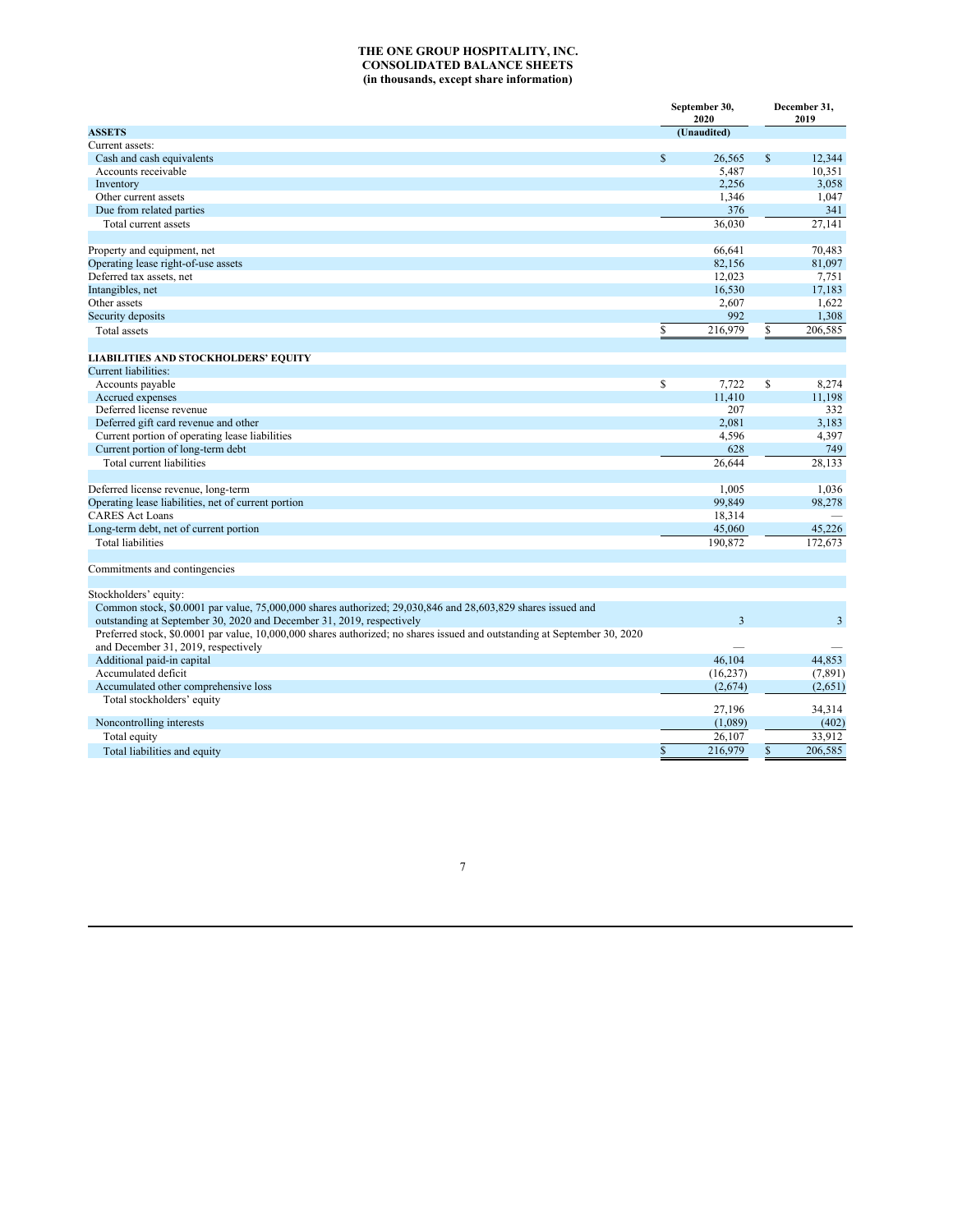### **Reconciliation of Non-GAAP Measures**

We prepare our financial statements in accordance with generally accepted accounting principles (GAAP). In this press release, we also make references to the following non-GAAP financial measures: total food and beverage sales at owned and managed units and Adjusted EBITDA.

*Total food and beverage sales at owned and managed units.* Total food and beverage sales at owned and managed units represents our total revenue from our owned operations as well as the revenue reported to us with respect to sales at our managed locations, where we earn management and incentive fees at these locations. We believe that this measure represents a useful internal measure of performance as it identifies total sales associated with our brands and hospitality services that we provide. Accordingly, we include this non-GAAP measure so that investors can review financial data that management uses in evaluating performance, and we believe that it will assist the investment community in assessing performance of restaurants and other services we operate, whether or not the operation is owned by us. However, because this measure is not determined in accordance with GAAP, it is susceptible to varying calculations and not all companies calculate these measures in the same manner. As a result, this measure as presented may not be directly comparable to a similarly titled measure presented by other companies. This non-GAAP measure is presented as supplemental information and not as an alternative to any GAAP measurements. The following table includes a reconciliation of our GAAP revenue to total food and beverage sales at our owned and managed units (in thousands):

|                                                          | For the three months ended September 30, |                     |  |                     |                     | For the nine months ended September 30, |   |                     |  |  |
|----------------------------------------------------------|------------------------------------------|---------------------|--|---------------------|---------------------|-----------------------------------------|---|---------------------|--|--|
|                                                          |                                          | 2020<br>(unaudited) |  | 2019<br>(unaudited) | 2020<br>(unaudited) |                                         |   | 2019<br>(unaudited) |  |  |
| Owned restaurant net revenue $(1)$                       |                                          | 37.822              |  | 19.185              |                     | 92,908                                  | ъ | 60.221              |  |  |
| Management, license and incentive fee revenue            |                                          | 1.745               |  | 2,921               |                     | 4,042                                   |   | 8,260               |  |  |
| <b>GAAP</b> revenues                                     |                                          | 39,567              |  | 22,106              |                     | 96,950                                  |   | 68,481              |  |  |
| Food and beverage sales from managed units $(1)$         |                                          | 12.904              |  | 26,821              |                     | 35,996                                  |   | 78,452              |  |  |
| Total food and beverage sales at owned and managed units |                                          | 50,726              |  | 46.006              |                     | 128,904                                 |   | 138.673             |  |  |
|                                                          |                                          |                     |  |                     |                     |                                         |   |                     |  |  |

(1) Components of total food and beverage sales at owned and managed units.

The following table presents the elements of the quarterly Same Store Sales measure for 2018, 2019 and 2020:

|                                   |           | 2018             |                |          |          | 2019           |          |          | 2020      |           |           |  |
|-----------------------------------|-----------|------------------|----------------|----------|----------|----------------|----------|----------|-----------|-----------|-----------|--|
|                                   | <b>O1</b> | $_{\mathbf{Q2}}$ | Q <sub>3</sub> | Q4       | Q1       | Q <sub>2</sub> | Q3       | Q4       | Q1        | <b>O2</b> | Q3        |  |
| <b>US STK Owned Restaurants</b>   | 8.7%      | 6.2%             | $7.7\%$        | 14 9%    | $10.4\%$ | 7.8%           | $8.1\%$  | 7.6%     | $-12.9%$  | $-79.7\%$ | $-20.6\%$ |  |
| <b>US STK Managed Restaurants</b> | $4.9\%$   | $10.1\%$         | $5.4\%$        | $15.6\%$ | $5.0\%$  | 3.6%           | $12.2\%$ | $12.6\%$ | $-12.5\%$ | $-85.3\%$ | $-31.9\%$ |  |
| <b>US STK Total Restaurants</b>   | 7.3%      | 7.5%             | $6.9\%$        | $15.0\%$ | 8.6%     | 64%            | $9.3\%$  | 89%      | $-12.8\%$ | $-81.4\%$ | $-24.2\%$ |  |
| Kona Grill Total Restaurants      |           |                  |                |          |          |                | $-$      | 3.9%     | $-15.5\%$ | $-52.8\%$ | $-7.3%$   |  |
| <b>Combined Same Store Sales</b>  | 7.3%      | 7.5%             | $6.9\%$        | $15.0\%$ | 8.6%     | $6.4\%$        | $9.3\%$  | 6.5%     | $-14.1\%$ | $-66.7\%$ | $-15.6\%$ |  |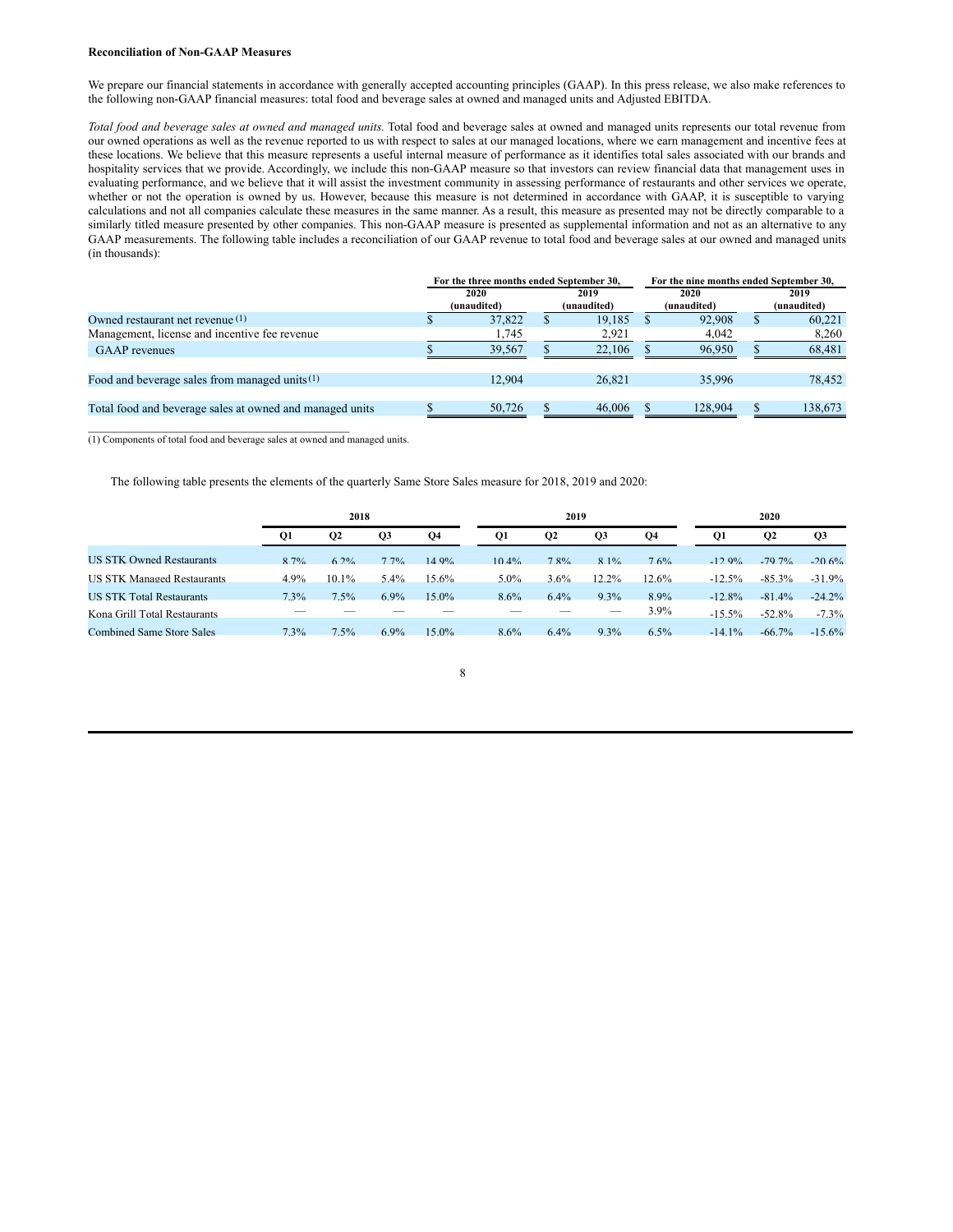*Adjusted EBITDA.* We define Adjusted EBITDA as net income before interest expense, provision for income taxes, depreciation and amortization, non-cash impairment loss, non-cash rent expense, pre-opening expenses, non-recurring gains and losses, stock-based compensation and certain transactional costs. Not all the aforementioned items defining Adjusted EBITDA occur in each reporting period but have been included in our definitions of terms based on our historical activity. Adjusted EBITDA has been presented in this press release and is a supplemental measure of financial performance that is not required by, or presented in accordance with, GAAP.

We believe that adjusted EBITDA is an appropriate measure of operating performance, as it provides a clear picture of our operating results by eliminating certain non-cash expenses that are not reflective of the underlying business performance. We use this metric to facilitate a comparison of our operating performance on a consistent basis from period to period and to analyze the factors and trends affecting our business as well as evaluate the performance of our units. Adjusted EBITDA has limitations as an analytical tool and our calculation thereof may not be comparable to that reported by other companies; accordingly, you should not consider it in isolation or as a substitute for analysis of our results as reported under GAAP. Adjusted EBITDA is included in this press release because it is a key metric used by management. Additionally, Adjusted EBITDA is frequently used by analysts, investors and other interested parties to evaluate companies in our industry. We use Adjusted EBITDA, alongside other GAAP measures such as net income, to measure profitability, as a key profitability target in our annual and other budgets, and to compare our performance against that of peer companies. We believe that Adjusted EBITDA provides useful information facilitating operating performance comparisons from period to period.

The following table presents a reconciliation of net income to EBITDA and Adjusted EBITDA for the periods indicated (in thousands):

|                                                           | For the three months ended September 30, |       |              |       |          | For the nine months ended September 30, |   |       |  |
|-----------------------------------------------------------|------------------------------------------|-------|--------------|-------|----------|-----------------------------------------|---|-------|--|
|                                                           | 2020<br>2019                             |       |              | 2020  |          | 2019                                    |   |       |  |
| Net (loss) income attributable to The ONE Group           |                                          |       |              |       |          |                                         |   |       |  |
| Hospitality, Inc.                                         | S.                                       | (875) | $\mathbb{S}$ | 460   | <b>S</b> | (8,346)                                 | S | 992   |  |
| Net (loss) income attributable to noncontrolling interest |                                          | (35)  |              | 9     |          | (687)                                   |   | 83    |  |
| Net (loss) income                                         |                                          | (910) |              | 469   |          | (9,033)                                 |   | 1,075 |  |
| Interest expense, net of interest income                  |                                          | 1,280 |              | 230   |          | 3,650                                   |   | 717   |  |
| (Benefit) provision for income taxes                      |                                          | (350) |              | 76    |          | (4,231)                                 |   | 157   |  |
| Depreciation and amortization                             |                                          | 2,655 |              | 1,103 |          | 7,605                                   |   | 3,049 |  |
| <b>EBITDA</b>                                             |                                          | 2,675 |              | 1,878 |          | (2,009)                                 |   | 4,998 |  |
| COVID-19 related expenses                                 |                                          | 1,716 |              |       |          | 3,759                                   |   |       |  |
| Transaction and integration costs $(1)$                   |                                          |       |              | 358   |          | 1.109                                   |   | 510   |  |
| Stock-based compensation                                  |                                          | 496   |              | 338   |          | 1,316                                   |   | 975   |  |
| Lease termination expense $(2)$                           |                                          | 185   |              | 252   |          | 453                                     |   | 393   |  |
| Non-cash rent expense $(3)$                               |                                          | 58    |              | 3     |          | 268                                     |   | (86)  |  |
| Pre-opening expenses                                      |                                          | 45    |              |       |          | 45                                      |   | 545   |  |
| Loss on debt extinguishment                               |                                          |       |              |       |          |                                         |   | 437   |  |
| <b>Adjusted EBITDA</b>                                    |                                          | 5,175 |              | 2,829 |          | 4,941                                   |   | 7,772 |  |
| Adjusted EBITDA attributable to noncontrolling interest   |                                          | 511   |              | 192   |          | (475)                                   |   | 361   |  |
| Adjusted EBITDA attributable to The ONE Group             |                                          |       |              |       |          |                                         |   |       |  |
| Hospitality, Inc.                                         |                                          | 4,664 |              | 2,637 |          | 5,416                                   |   | 7,411 |  |

(1) Primarily transaction and integration costs incurred with the Kona Grill acquisition and subsequent integration activities and internal costs associated with capital raising activities, most recently the Goldman Sachs Credit Agreement.

(2) Lease termination expense are costs associated with closed, abandoned and disputed locations or leases.

(3) Non-cash rent expense is included in owned restaurant operating expenses and general and administrative expense on the consolidated statements of operations and comprehensive (loss) income.